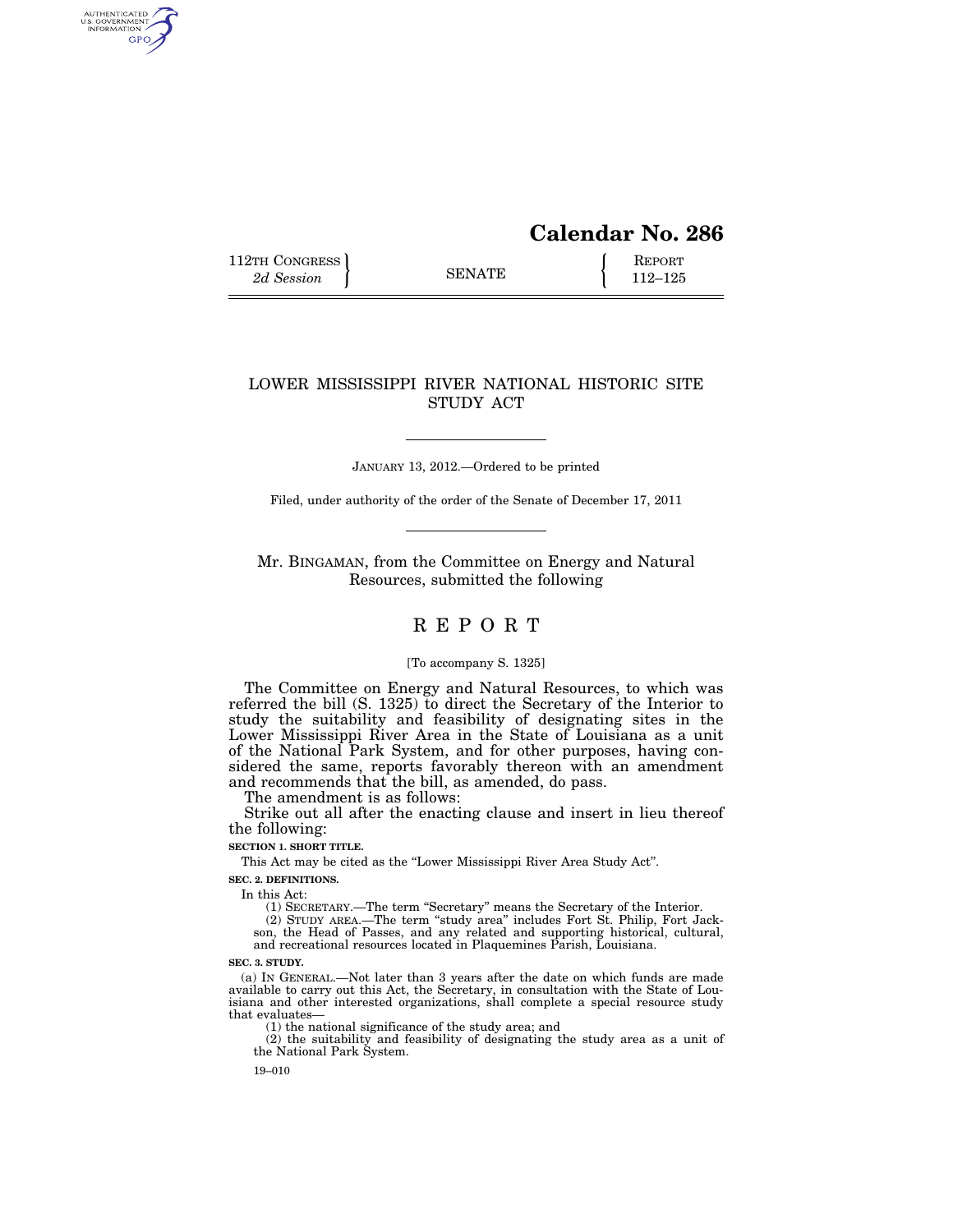(b) CRITERIA.—In conducting the study under subsection (a), the Secretary shall use the criteria for the study of areas for potential inclusion in the National Park System in section 8(c) of National Park System General Authorities Act (16 U.S.C.  $1a-5(c)$ ).

(c) CONTENT.—The study described in subsection (a) shall—

(1) include cost estimates for the potential acquisition, development, operation, and maintenance of the study area; and

(2) identify alternatives for the management, administration, and protection of the study area.

**SEC. 4. DONATIONS.** 

The Secretary may accept the donation of funds to carry out this Act.

**SEC. 5. AUTHORIZATION OF APPROPRIATION.** 

There are authorized to be appropriated such sums as are necessary to carry out this Act.

#### PURPOSE

The purpose of S. 1325 is direct the Secretary of the Interior to study the suitability and feasibility of designating certain historic sites along the Lower Mississippi River in Louisiana as a unit of the National Park System.

#### BACKGROUND AND NEED

The Lower Mississippi River area in Plaquemines Parish in Louisiana has rich historical significance and cultural history. In the 1500s, Spanish explorers traveled along the banks of the river. In 1699, the area became the site of the first fortification on the Lower Mississippi River, Fort Mississippi. Since then, it has been home to ten different fortifications, including Fort St. Philip and Fort Jackson. The two forts are located on opposite banks at a turn in the river known as Plaquemines Bend in the Head of Passes. The Head of Passes, the section of the Mississippi River where the main stem of the river branches into three distinct segments, is considered the mouth of the Mississippi River.

Fort St. Philip was originally built by the French in 1746 and rebuilt by the Spanish in 1791. President Andrew Jackson repaired the fort in anticipation of a British attack during the War of 1812. Fort Jackson, named after Andrew Jackson, was completed in 1832 to provide further protection for New Orleans.

Fort St. Philip and Fort Jackson were heavily fortified during the Civil War. The Confederate command felt that the presence of these two forts made enemy passage up the Mississippi River impossible. Union leadership determined that though considerable in strength, the two forts were not impenetrable and that opening the river to Union navigation from Memphis, Tennessee, downstream to the Gulf was necessary for the war effort. Eight days of heavy bombardment led to the bloodless surrender of both forts, giving the North control of the river, which was a crippling blow to the Confederacy.

Fort St. Philip was not regularly garrisoned after 1871 and was later sold at public auction. From 1978–1989 it served as the site of a nonsectarian spiritual community, and it remains in private ownership, today. Fort Jackson was badly damaged by the Civil War bombardment. It was repaired and used as a prison; then later a minor training base during the Spanish-American War and World War I; and then sold as surplus. The buyers donated the 82 acre site to the Parish of Plaquemines where after considerable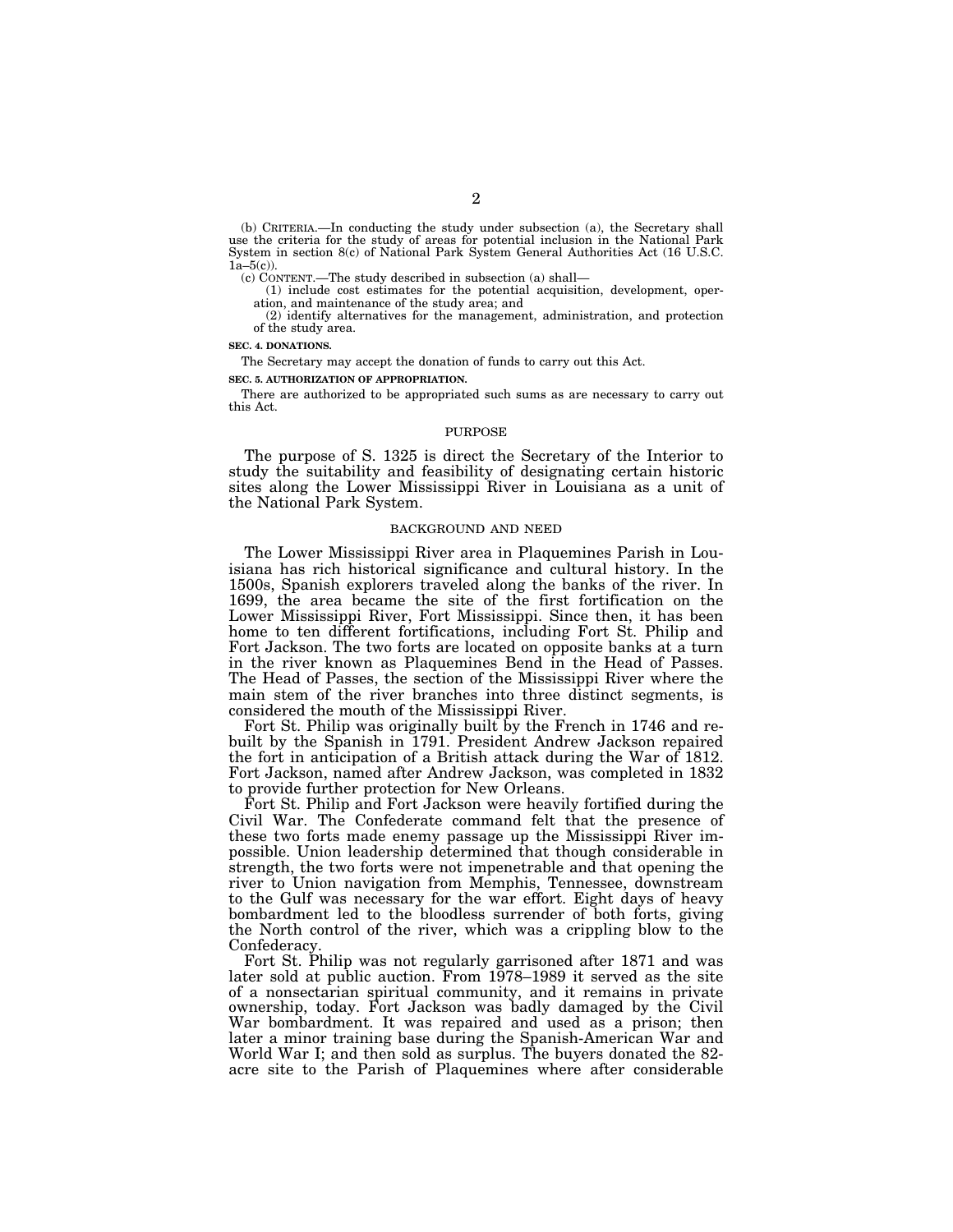renovation it was converted into a historical park and recreation area. Hurricanes Katrina and Rita completely flooded the fort destabilizing the walls that were further damaged by large trees that toppled some of the ramparts.

In addition to its rich military history, there are many other unique attributes of the Lower Mississippi region. This area is home to the longest continuous river road and levee system in the United States. The land known as Plaquemines Parish was created only 700 years ago when a natural levee eroded, causing the Mississippi River to change course. The Estuary of South Louisiana is considered one of North America's most dynamic ecosystems. Two National Wildlife Refuges, Delta and Breton, which together encompass nearly 56,000 acres, are located within the Lower Mississippi River area. The Breton National Wildlife Refuge, which was established by President Theodore Roosevelt in 1904, as a refuge and breeding ground for migratory birds and other wildlife, is the nation's second oldest refuge. It is also part of the National Wilderness Preservation System.

The Lower Mississippi River area is also home to a diverse array of cultures. The distinctive cultural history of Plaquemines Parish differs from most of the rest of the United States. While the French, Spanish, African, and Native Americans have interwoven the cultural fabric of the Parish, the more recent immigration of European Slavs, Germans, Italians, Irish, Portuguese, English, Danes, Swedes, Greeks, Filipinos, Chinese, Malays, Canary Islanders, and Vietnamese have contributed to make the parish even more culturally diverse.

S. 1325 would authorize the National Park Service to study the feasibility of creating a unit of the National Park System to preserve and interpret the historic properties of Fort St. Philip and Fort Jackson and the unique geological, biological, and ethnographic features of the Lower Mississippi River area.

#### LEGISLATIVE HISTORY

Senator Landrieu introduced S. 1325 on July 5, 2011. The Subcommittee on National Parks held a hearing on October 19, 2011. At its business meeting on November 10, 2011, the Committee on Energy and Natural Resources ordered S. 1325 favorably reported with an amendment.

#### COMMITTEE RECOMMENDATION

The Senate Committee on Energy and Natural Resources, in open business session on November 10, 2011, by voice vote of a quorum present recommends that the Senate pass S. 1325, if amended as described herein. Senators Risch, Lee, Paul, and Corker asked to be recorded as opposing the measure.

#### COMMITTEE AMENDMENT

During its consideration of S. 1325, the Committee adopted an amendment in the nature of a substitute. The amendment makes a number of technical and conforming changes related to the special resource study, including striking the findings section, and lengthening the time of completion of the study from 18 months to three years after the date funds are made available. In addition,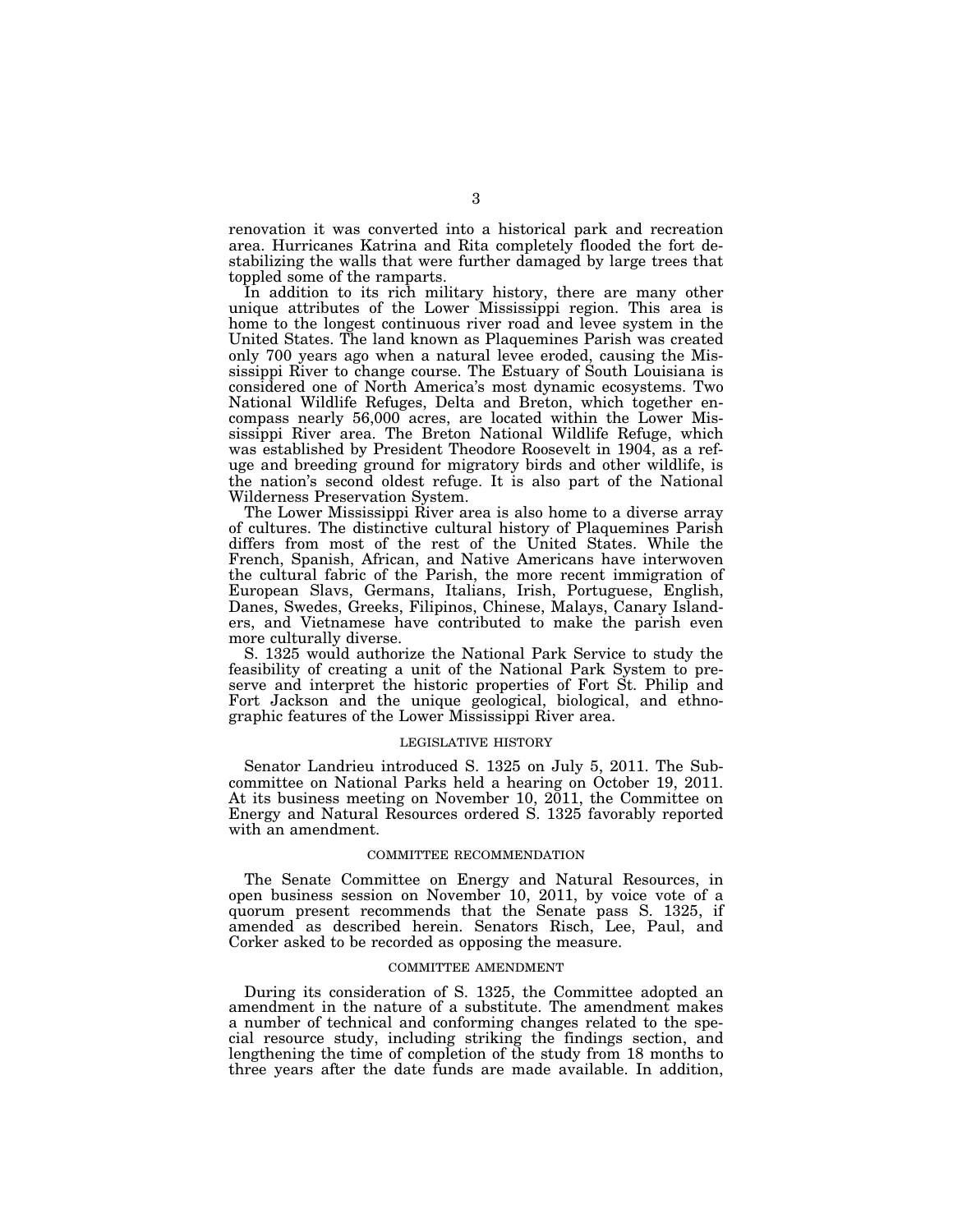the amendment includes a provision authorizing the Secretary of the Interior to accept donated funds to conduct the study. The amendment is explained in detail in the section-by-section analysis, below.

#### SECTION-BY-SECTION ANALYSIS

*Section 1* provides the short title, the ''Lower Mississippi River Area Study Act.''

*Section 2* defines key terms used in the bill.

*Section 3(a)* authorizes the Secretary of the Interior in consultation with the State of Louisiana to conduct a special resource study of Plaquemines Parish, Louisiana including Fort St. Philip, Fort Jackson, the Head of Passes, and related resources to determine the national significance, suitability, and feasibility of designating the study area as a unit of the National Park System.

Subsection (b) directs the study to be conducted in accordance with section 8 of Public Law 91–383, which sets forth requirements for National Park Service studies.

Subsection (c) requires the study to include cost estimates for acquisition, development, operation, and maintenance associated with a range of management, administration, and protection alternatives of the study area.

*Section 4* allows the Secretary to accept donated funds to conduct the study.

*Section 5* authorizes the appropriation of such sums as are necessary to conduct the study.

#### COST AND BUDGETARY CONSIDERATIONS

The following estimate of costs of this measure has been provided by the Congressional Budget Office:

#### *S. 1325—Lower Mississippi River Area Study Act*

S. 1325 would direct the Secretary of the Interior to conduct a study to determine the suitability and feasibility of designating specified sites along the Lower Mississippi River in the state of Lousiana as a unit of the National Park System. Based on information provided by the National Park Service and assuming the availability of appropriated funds, CBO estimates that carrying out the proposed study would cost about \$400,000 over the next three years. Enacting S. 1325 would not affect direct spending or revenues; therefore, pay-as-you-go procedures do not apply.

S. 1325 contains no intergovernmental or private-sector mandates as defined in the Unfunded Mandates Reform Act and would impose no costs on states, local, or tribal governments.

The CBO staff contact for this estimate is Martin von Gnechten. The estimate was approved by Theresa Gullo, Deputy Assistant Director for Budget Analysis.

#### REGULATORY IMPACT EVALUATION

In compliance with paragraph 11(b) of rule XXVI of the Standing Rules of the Senate, the Committee makes the following evaluation of the regulatory impact which would be incurred in carrying out S. 1325.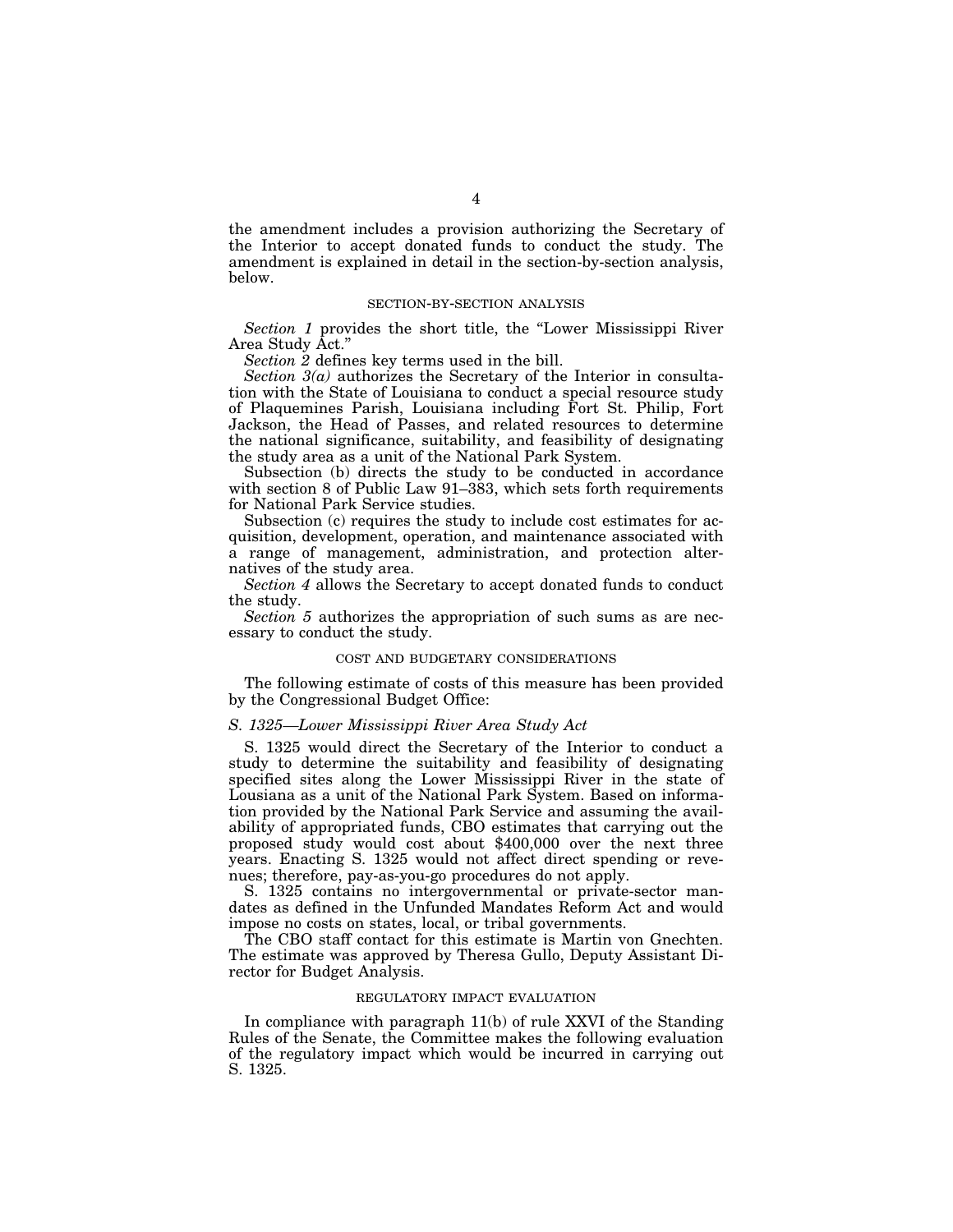The bill is not a regulatory measure in the sense of imposing Government-established standards or significant economic responsibilities on private individuals and businesses.

No personal information would be collected in administering the program. Therefore, there would be no impact on personal privacy.

Little, if any, additional paperwork would result from the enactment of S. 1325, as ordered reported.

#### CONGRESSIONALLY DIRECTED SPENDING

S. 1325, as ordered reported, does not contain any congressionally directed spending items, limited tax benefits, or limited tariff benefits as defined in rule XLIV of the Standing Rules of the Senate.

#### EXECUTIVE COMMUNICATIONS

The testimony provided by the National Park Service at the October 19, 2011, Subcommittee on National Parks hearing on S. 1325 follows:

STATEMENT OF WILLIAM D. SHADDOX, ACTING ASSOCIATE DIRECTOR FOR PARK PLANNING, FACILITIES AND LANDS, NATIONAL PARK SERVICE, DEPARTMENT OF THE INTERIOR

Mr. Chairman, thank you for the opportunity to present the views of the Department of the Interior on S. 1325, a bill to direct the Secretary of the Interior to study the suitability and feasibility of designating sites in the Lower Mississippi River Area in the State of Louisiana as a unit of the National Park System, and for other purposes.

The Department supports this legislation with amendments that are described later in this statement. However, we feel that priority should be given to the 37 previously authorized studies for potential units of the National Park System, potential new National Heritage Areas, and potential additions to the National Trails System and National Wild and Scenic Rivers System that have not yet been transmitted to Congress.

S. 1325 would authorize a study of natural, cultural, historical, and recreational resources in Plaquemines Parish, located south of the City of New Orleans, for potential designation as a unit of the National Park System. The study area would include Fort St. Philip and Fort Jackson, located on opposite sides of a bend in the Mississippi River about eight miles upstream from the town of Venice, Louisiana, and approximately 73 river miles downstream from New Orleans at an ancient ''Head of Passes'' site. The term ''Head of Passes'' refers to the site where the main stem of the Mississippi River branches off to the east, the south, and the southwest at its mouth in the Gulf of Mexico. The present day Head of Passes is just south of the town of Venice. The study is estimated to cost between \$200,000 and \$400,000.

Fort St. Philip was originally built in 1749, and the construction of Fort Jackson, named for Andrew Jackson, the hero of the Battle of New Orleans in 1815, began in 1822.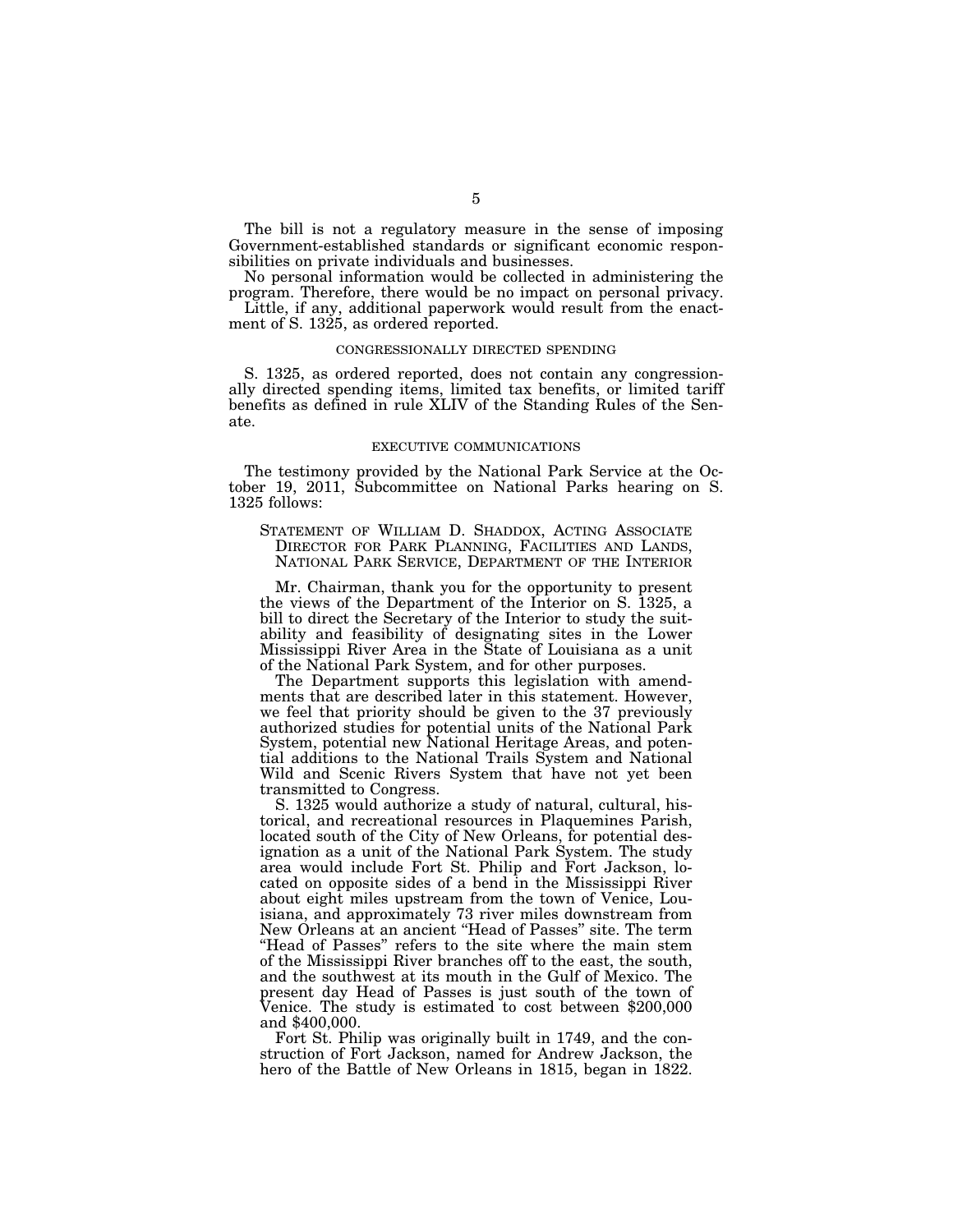Fort St. Philip played an important defensive role in the Battle of New Orleans and both forts were employed unsuccessfully to defend New Orleans and the Confederacy from Admiral Farragut's union fleet during the Civil War. Both Fort St. Philip and Fort Jackson have been designated as National Historic Landmarks, which attests to their national significance. Fort St. Philip, privately owned at the present time, is in ruins and overgrown with vegetation. Fort Jackson was operated by Plaquemines Parish as a historical museum until Hurricane Katrina caused extensive damage, and it has been closed to the public ever since.

While the Department supports S. 1325, we would like to recommend some amendments to the bill. We would be pleased to work with the committee and the bill's sponsor to develop language for these amendments.

First, we recommend tightening the definition of the study area in section 3(1). While it appears that the focus of the study is on the two historic forts and related resources, the bill defines the study area as the "Lower Mississippi River area in the State of Louisiana," which could be interpreted as a much broader area than what is intended. The scope of the study would be clarified by limiting the study area to the two forts and related and supporting resources in Plaquemines Parish.

Second, we recommend providing a three-year period for completing the study, rather than 18 months, as provided for in section 4(a). This change would provide for the full three years that a special resource study usually requires, and it would make the bill consistent with most of the other special resource study bills Congress has enacted in recent years.

Third, we are concerned about the reference in section 4(a) to ''non-Federal sources'' of funds made available to carry out the study, which suggests that the study could be privately funded. We would like to carefully consider the issues that might arise from conducting a privately funded special resource study and, if we determine that any changes to the legislation are necessary, make the appropriate recommendation.

Finally, we recommend removing language in section  $4(a)(1)(B)$  that suggests a specific designation for the area, the ''Lower Mississippi River National Park,'' before the study is conducted. A special resource study that finds that an area meets the criteria for designation as a unit of the National Park System would also, as part of those findings, identify the most appropriate type of designation for the area. A study might also find that options other than designation of a new park unit might be more suitable or feasible.

Mr. Chairman, this concludes my statement. I would be happy to answer any questions that you may have.